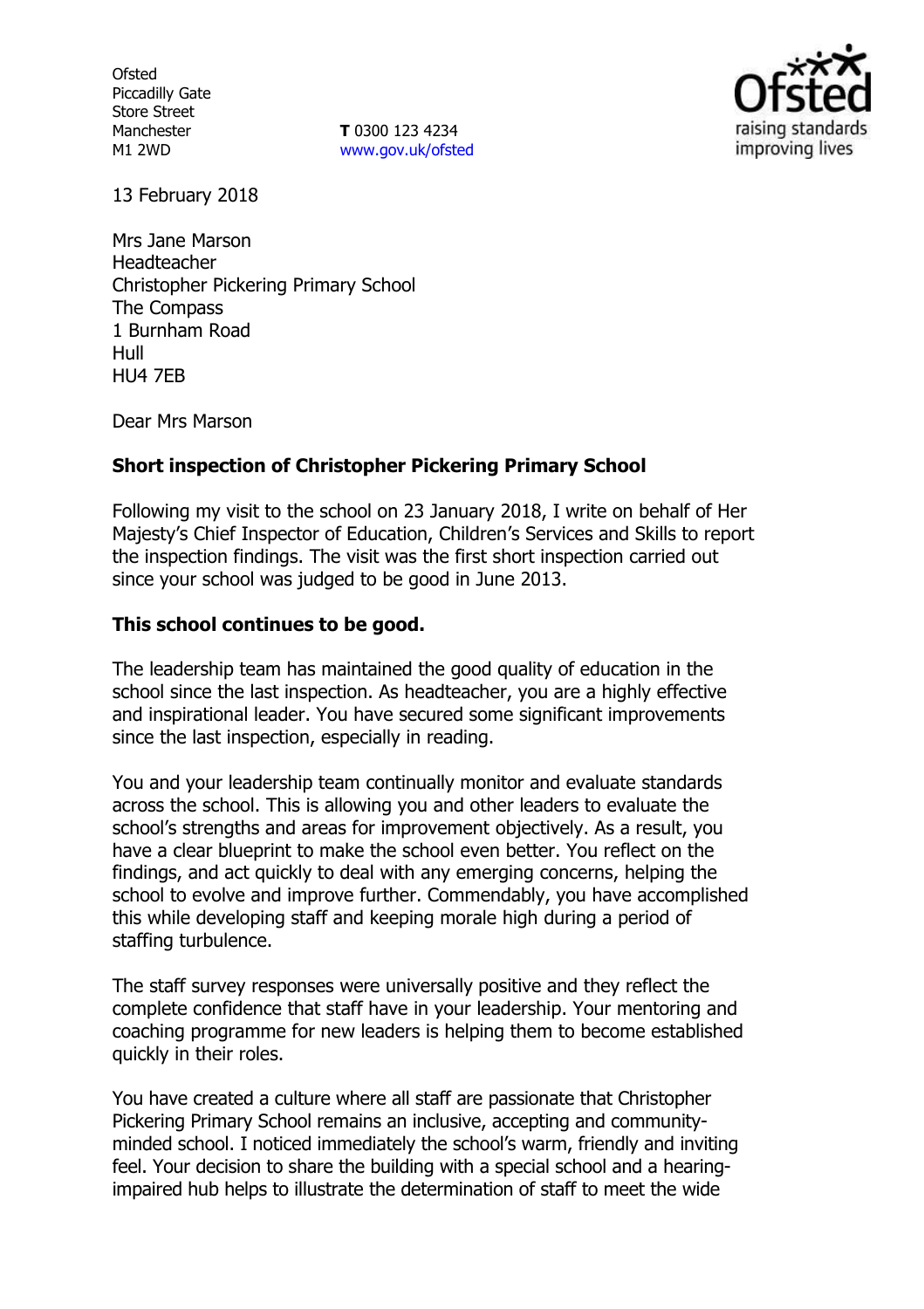

range of needs of local families. Parents appreciate this and are extremely positive about the school. Of the 23 responses to the Ofsted questionnaire, Parent View, all parents said that they would recommend the school. Typically, they acknowledged that this is a 'fantastic school with great teachers' where 'my child skips to school in the morning and can't wait to be there'.

Governance is a strength of the school. The governing body is well led, and governors provide challenge and support in equal measure. Governors are ambitious for the success of each pupil. They visit school regularly, gathering evidence to inform their understanding of the school's strengths and the improvements that are taking place. Governors use information effectively to challenge, as well as to commend, leaders on the quality of education provided.

Pupils behave extremely well, both in class and around the school at break and lunchtimes. Pupils are respectful and courteous and supportive of the learning of others. They talk enthusiastically about tasks in class and share ideas to support each other's understanding. Pupils respond well to most teachers' high expectations. You have ensured that pupils have a range of opportunities to develop their skills, knowledge and understanding through the immersive and exciting learning areas in school. These allow pupils to explore and develop a strong understanding of the curriculum in a creative way and build excellent language skills.

Pupils are very confident and welcoming. I had several conversations with pupils of all ages who were interested in me as a visitor and wanted to tell me how proud they are of their school. They were eager to share the great things they did, including all of the creative work connected to the City of Culture, as well as all their sporting activities. One pupil said, 'Everybody gets a chance to do the things they like and find things they didn't know they could do.'

You correctly judge reading to be a strength. Pupils make rapid progress in reading. As a result, by the end of Year 6 in 2017 standards in reading were much higher than average. The most able pupils did very well in reading. However, you acknowledge that in 2017, from their different starting points, pupils in Year 6 did not do as well in writing and mathematics. There are early signs that the interventions you have put in place to address this are helping to raise standards and speed up current pupils' progress in writing and mathematics. Even so, you acknowledge that there is still further work needed to ensure that the most able pupils are continually challenged. This is so that a higher proportion achieve the high levels of attainment they are capable of by the end of Year 6, especially in mathematics.

Following a period of turbulence and staffing changes, we agreed that the quality of teaching is strengthening. However, some teachers would benefit from additional training and support to improve their practice so that the quality of teaching continually improves across the school. In September 2017, your collaboration with local schools was formalised within the Humber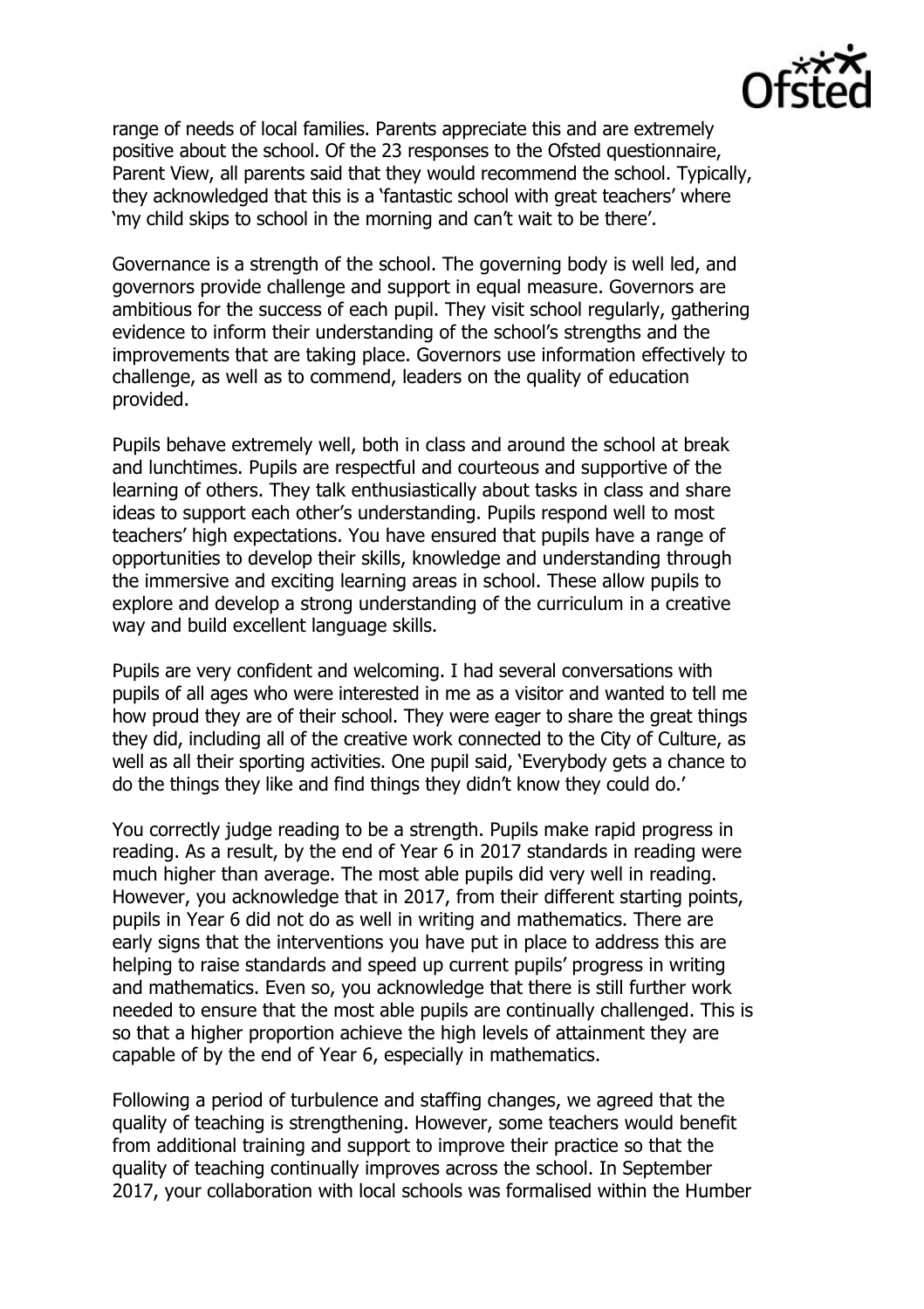

Education Trust. This has allowed you to benefit from and share good practice in teaching and learning across the partnership. It has resulted in your staff joining neighbouring schools to jointly assess pupils' work and strengthen their own practice.

# **Safeguarding is effective.**

The leadership team has ensured that all safeguarding arrangements are fit for purpose. All of the checks and procedures meet statutory requirements. Child protection training is fully up to date for staff and governors, and you make sure that the training schedule is timely and well managed. The safeguarding team, which includes the pastoral and attendance leader, is thorough in all areas of safeguarding. They are very experienced in dealing with any safeguarding issues swiftly and effectively.

All staff are very clear about the procedures they must follow, particularly for raising child protection concerns about pupils. Your records show that you work effectively with parents and carers and outside agencies and thoroughly follow up any such concerns. For example, the work you and other staff complete around children missing from education is exemplary.

Pupils, staff and parents agree that the school is a safe and happy place. Pupils say that bullying is not a problem. They praise the friendly and welcoming family atmosphere as part of their daily experience. They understand the behaviour system, and they say that the system is fair. They also know that on rare occasions when misbehaviour occurs, you will deal with it 'very calmly'. Pupils were keen to share how they are rewarded for good behaviour, attendance and punctuality. They love the reward of 'Flapjack Friday', understanding how important is to be in school. As a result, the attendance for all groups of pupils has rapidly improved and is now at national averages. You have also worked hard with those families who find it hard to get their children into school and because of this, the proportion of pupils that were regularly absent has reduced dramatically.

## **Inspection findings**

- $\blacksquare$  During the inspection, I looked at the quality of teaching of phonics, especially for younger pupils. This is because in 2017 outcomes in the phonics screening check at the end of Year 1 dipped to below average.
- $\blacksquare$  Inspection evidence confirms that the teaching of phonics is strong across the school. Children in the early years are making good progress in learning to read. They are encouraged to try out different words, such as referring to baby bear's `stomach' being full of porridge rather than `tummy'.
- Throughout key stages 1 and 2, pupils use their knowledge to link letters and sounds increasingly effectively. This enables them to read and understand the meanings of words. Older pupils use this knowledge to help them spell unfamiliar words. This, in turn, is helping pupils to improve their writing.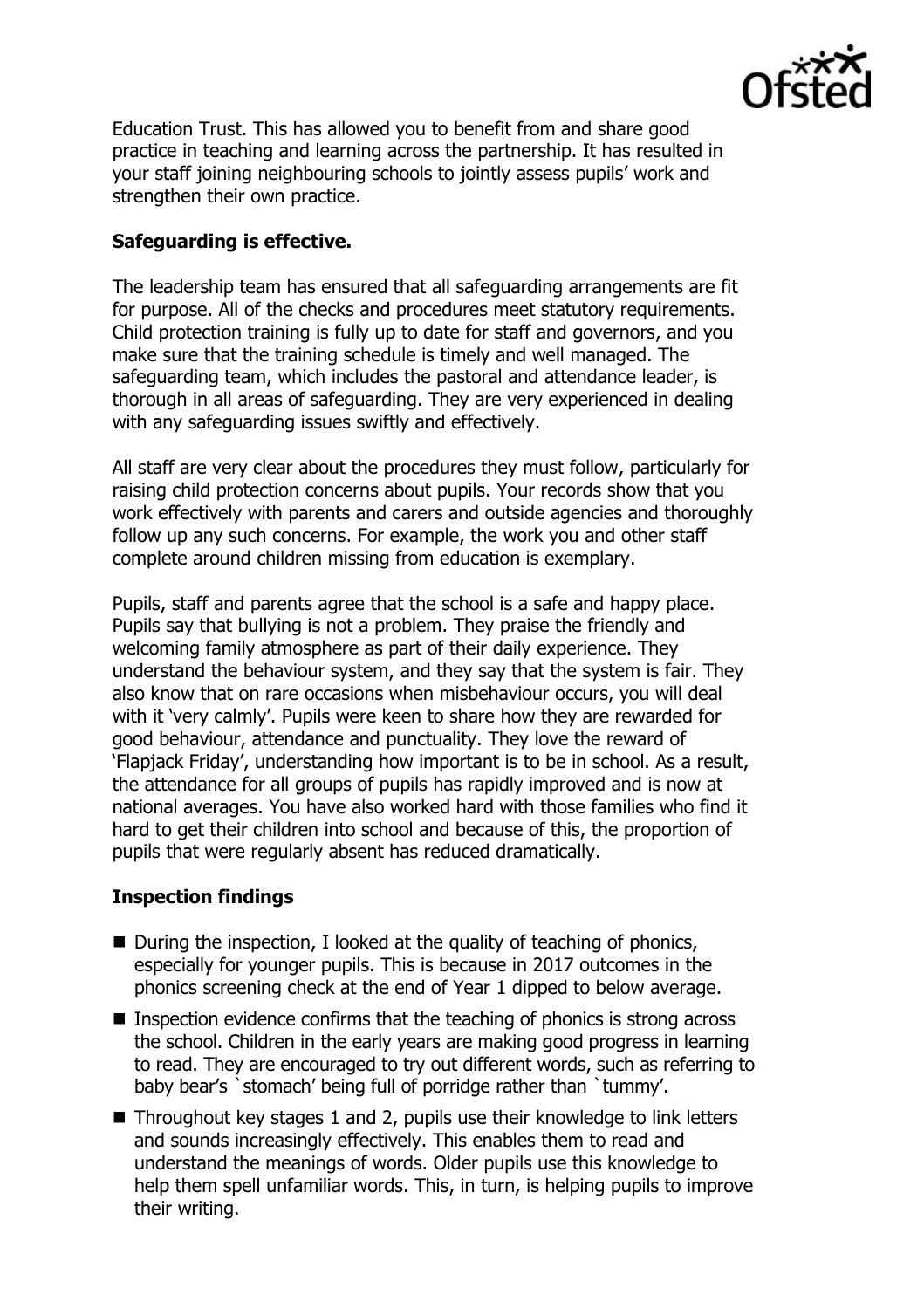

- By the end of Year 6, in 2017, pupils made much better progress from their starting points in reading than they did in writing and mathematics. This is reflected in the much higher proportion of pupils reaching a higher level of attainment in reading. Therefore, during the inspection, I looked at how well current pupils are achieving in writing and mathematics at key stage 2, and in particular how well the most able pupils were being challenged.
- You told me that actions to address both of these issues are already well under way. You have provided high-quality staff training both in school and across the trust to improve the quality of teaching in writing and mathematics. We saw this when pupils were planning their writing about being in an ancient Egyptian tomb. The most able pupils were developing more-complex plots and using good vocabulary to create atmosphere. As a result, their plans were exciting and relevant. However we did agree that there were fewer opportunities for all pupils to use and apply their mathematical skills when completing work in other subjects across the curriculum.
- Staff are consistent in the way that they teach writing. Effective teaching practice is shared. As a result of this, the teaching of how to write for different purposes is clear and systematic. Current pupils' writing in their books is vibrant and interesting.
- In most classes, pupils apply their writing skills well in their work in a variety of subjects, such as in science. Pupils are confident about how to edit and improve their writing over time.
- $\blacksquare$  The progress of the most able pupils in writing, however, is still, at times, hampered because some work lacks challenge. We agreed that further work is needed to improve this aspect of the school's work.
- In mathematics, teaching is also improving. Pupils' mathematics books show, for example, that pupils are being provided with appropriate opportunities to practise their mathematical reasoning and problem-solving skills. This is helping more pupils to reach higher levels of attainment.
- During the inspection, in Year 6 mathematics for example, the most able pupils were being challenged effectively to extend their thinking about fractions and decimals. Even so, you agreed that across the school there remains scope to challenge the most able pupils further in mathematics and pupils need further opportunities to use their mathematical skills, such as when they complete work in other subject areas.
- Subject leaders relish the responsibility of leading their respective areas. They routinely check the quality of teaching and provide support to staff. As a result, staff are held to account increasingly well for the progress that pupils make. Staff appreciate this support and challenge, saying that it is helping them to reflect on and improve their practice. We agreed that it is important that these leaders, some of whom are fairly new to their roles, continue to work with staff to ensure that teaching practices across the school continue to improve.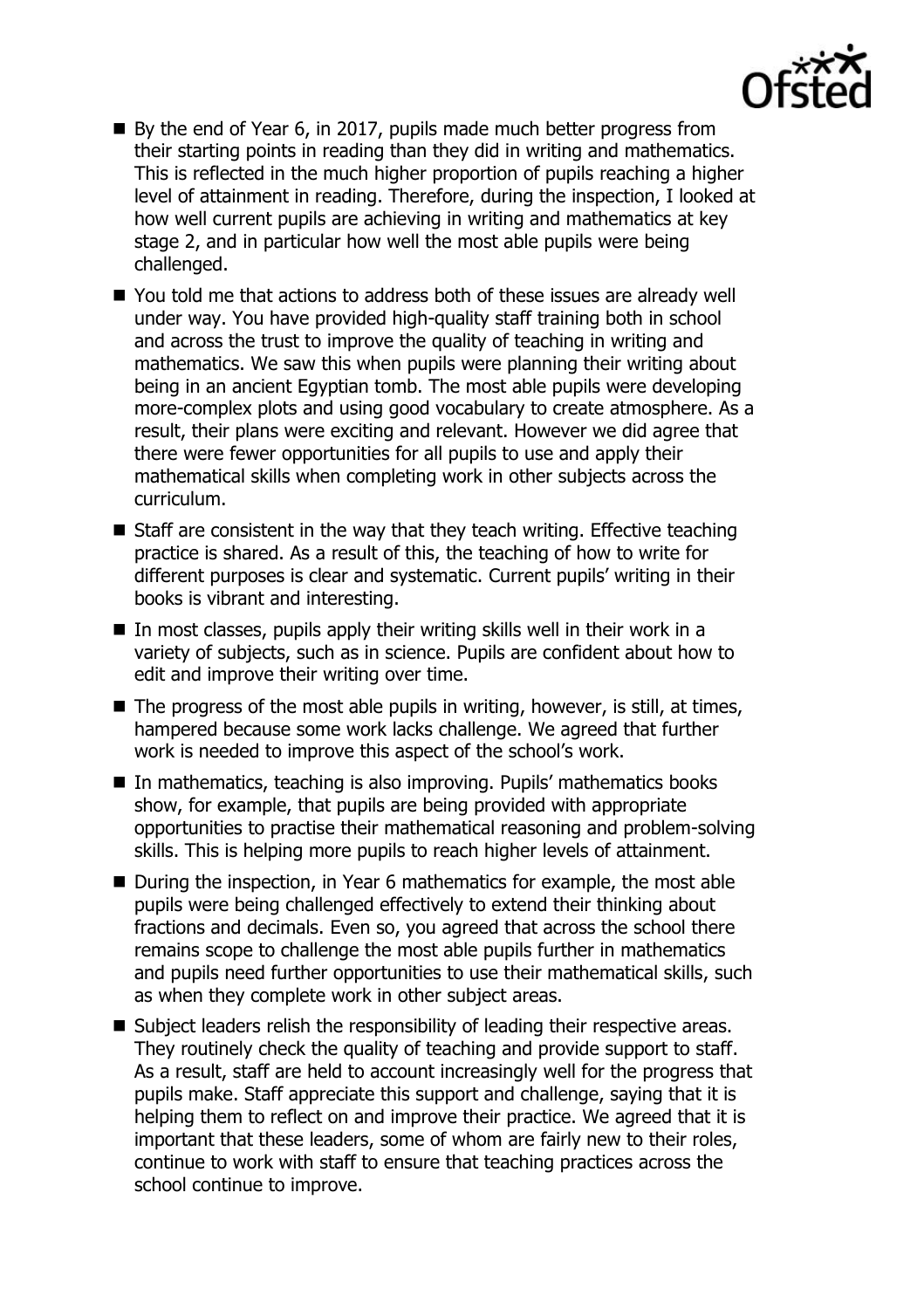

- During the inspection, we looked at pupils' attendance. This is because, in the past, attendance has been below the national average.
- You have been relentless in your work to improve attendance and this has paid off. Your pastoral leader monitors attendance closely and because of this works closely with pupils and their families effectively. Effective systems are in place to make sure that pupils attend school regularly and on time.
- A number of creative incentives, including rewards and certificates, have been positively welcomed by pupils. As a result, attendance is now consistently in line with the national average. The number of pupils who are persistently absent has significantly reduced.
- As a school you have a much higher than average proportion of pupils who have special educational needs and/or disabilities, including those with an education, health and care plan. We agreed, therefore, to look at how well these pupils were achieving.
- **Inspection evidence confirms that, from their individual starting points,** these pupils make good progress. Many reach the expected standard for other pupils. Additional support programmes are effective in making sure that pupils make good progress. Provision is closely and effectively monitored by the special educational needs coordinator. As a result, you and other leaders ensure that a bespoke programme of training, advice and support for staff is provided. This, in turn, ensures that individual pupils receive the support that they need.

## **Next steps for the school**

Leaders and those responsible for governance should ensure that:

- $\blacksquare$  challenge for the most able pupils is routine, particularly in writing and mathematics, so that the proportion of pupils that reach the higher levels of attainment by the end of Year 6 improves
- pupils are given even more opportunities to use and apply their mathematical reasoning and problem-solving skills when they undertake work across other subject areas
- leaders, including subject leaders, continue to check and take action to ensure that the quality of teaching continually improves across the school.

I am copying this letter to the chair of the governing body and chief executive officer of the Humber Educational Trust, the regional schools commissioner and the director of children's services for the City of Kingstonupon-Hull. This letter will be published on the Ofsted website.

Yours sincerely

Jen Cave **Ofsted Inspector**